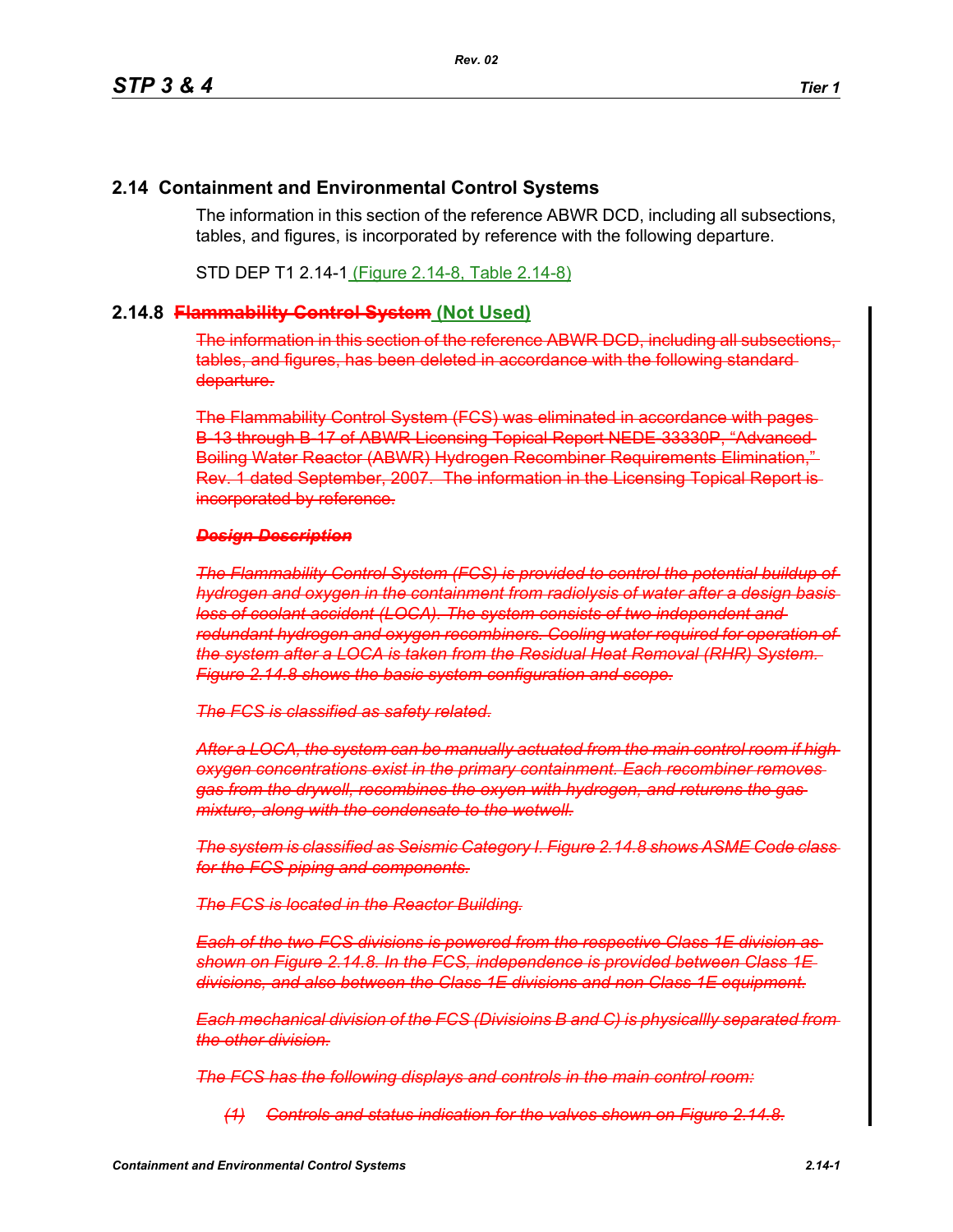*(2) Controls and status indication for the recombiner unit.*

*FCS Components with display and control interfaces with the Remote Shutdown System (RSS) is shown on Figure 2.14.8.*

*The safety related electrical equipment shown on Figure 2.14.8 and included in the recombiner units, is qualified for a harsh environment.*

*The motor operated valves (MOVs) shown on Figure 2.14.8 and active safety-related MOVs in the recombiners, if any, have active safety-related functions to both open and close, and perform these functions under differential pressure, fluid flow, and temperature conditions.*

*The check valves (CVs) shown on Figure 2.14.8 have active safety-related functions to both open and closed under system pressure, fluid flow, and temperature conditions.* 

*The pneumatic valves shown on Figure 2.14.8 fail to the closed position in the event of loss of pneumatic pressure or loss of electrical power to the valve actuating solenoids.*

#### *Inspections, Tests, Analyses and Acceptance Criterial*

*Table 2.14.8 provides a definition of the inspections, tests, and/or analyses, together with associated acceptance criteria, which will be undertaken for the FCS.*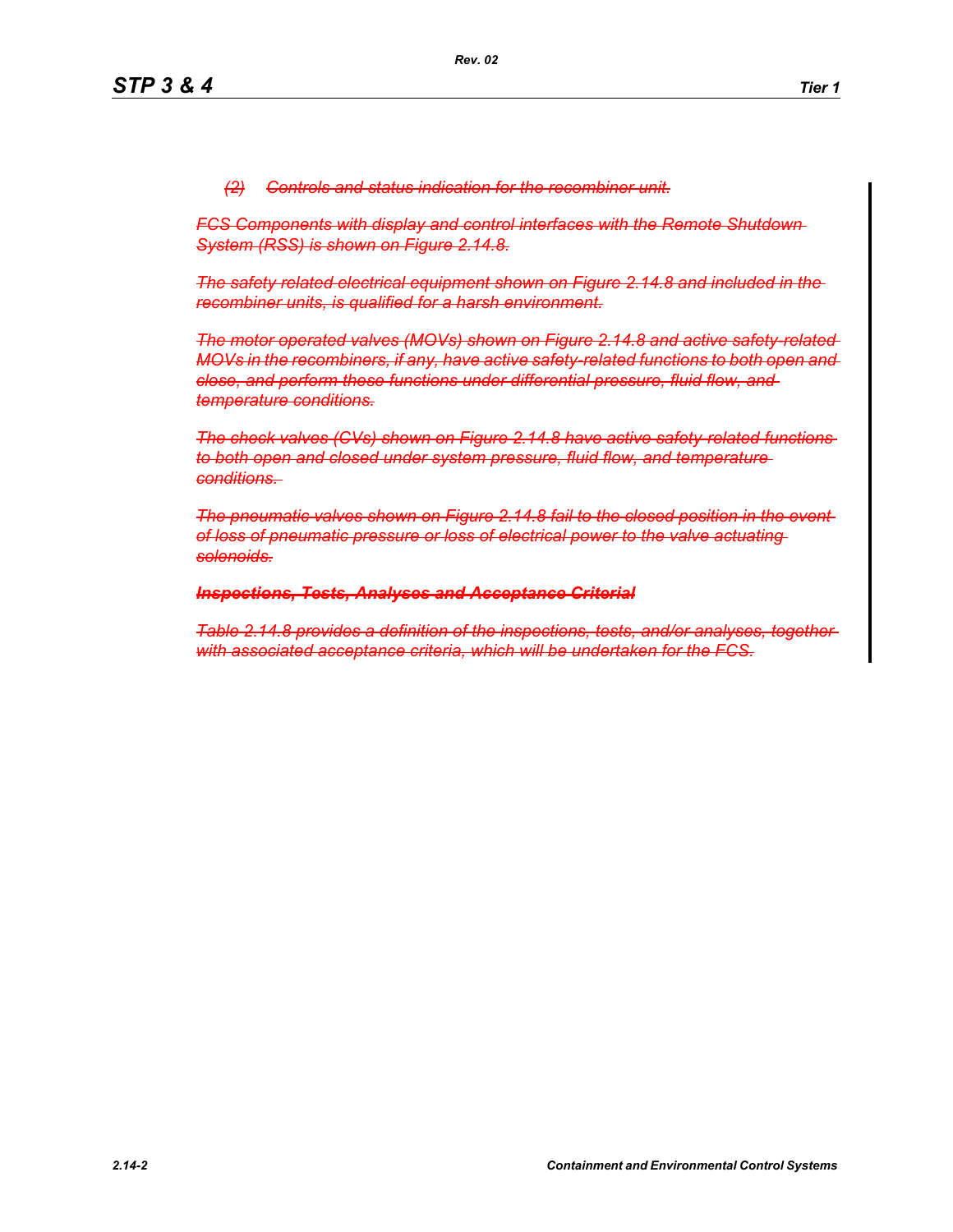$\blacksquare$ 

| <b>Table 2.14-8 Flammability Control System</b> |                                                                                                                                                                                                                                                                                                             |               |                                                                                                                                                                                                                                                     |               |                                                                                                                                                                                                                                                                                                                                                                                                                                                                           |
|-------------------------------------------------|-------------------------------------------------------------------------------------------------------------------------------------------------------------------------------------------------------------------------------------------------------------------------------------------------------------|---------------|-----------------------------------------------------------------------------------------------------------------------------------------------------------------------------------------------------------------------------------------------------|---------------|---------------------------------------------------------------------------------------------------------------------------------------------------------------------------------------------------------------------------------------------------------------------------------------------------------------------------------------------------------------------------------------------------------------------------------------------------------------------------|
|                                                 | <b>Design Commitment</b>                                                                                                                                                                                                                                                                                    |               | <b>Inspections, Tests, Analyses and</b><br>Acceptance Criteria<br><b>Inspections, Tests, Analyses</b>                                                                                                                                               |               | <del>Acceptance Criteria</del>                                                                                                                                                                                                                                                                                                                                                                                                                                            |
| $+$                                             | <b>The basic configuration for the</b><br><del>FCS is as shown on Figure</del> -<br><del>2.14.8.</del>                                                                                                                                                                                                      | $+$           | Inspections of the as-built system<br>will be conducted.                                                                                                                                                                                            | $+$           | <del>The as-built FCS conforms with-</del><br><del>the basic configuration shown on-</del><br><del>Figure 2.14.8.</del>                                                                                                                                                                                                                                                                                                                                                   |
| $\frac{1}{2}$                                   | <b>The ASME Code components of</b><br><del>the FCS retain their pressure</del><br>boundary integrity under internal<br>pressures that will be-<br>experienced during service.                                                                                                                               | $\frac{2}{2}$ | A pressure test will be conducted<br><del>on those Code components of</del><br>the FCS required to be pressure<br><del>tested by the ASME code.</del>                                                                                               | <u>2.</u>     | <del>The results of the pressure test-</del><br>of the ASME code components<br>of the FCS conform with the<br><del>requirements in the ASME Code.</del><br><del>Section III.</del>                                                                                                                                                                                                                                                                                        |
| ₹−                                              | <b>Each of the two FCS divisions is</b><br>powered from the respective<br>Class 1E division as shown on-<br><u>Figure 2.14.8. In the FCS, F</u><br><i>independence is provided</i><br><del>between Class 1E divisions, and l</del><br><del>between Class 1E divisions and </del><br>non-Class 1E equipment. | z.            | Tests will be performed in<br>a-<br>the FCS by providing a test-<br>signal in only one Class 1E<br><del>division at a time.</del><br>b-<br>Inspection of the as-installed<br><del>Class 1E divisions in the </del><br><b>FCS will be performed.</b> |               | <del>The test signal exists only in</del><br>a-<br><del>the Class 1E division under t</del><br><del>test in the FCS.</del><br>b-<br><del>Physical separation or</del><br><del>electrical isolation exists-</del><br><del>between Class 1E divisions </del><br>in the FCS. Physical-<br><del>separation or electrical-</del><br><del>isolation exists between -</del><br><del>Class 1E divisions and non-</del><br><del>Class 1E equipment in the</del><br><del>FCS.</del> |
|                                                 | Each mechanical division of the<br><b>FCS (Divisions B, C) is physically</b><br>separated from the other-<br><del>divisions.</del>                                                                                                                                                                          | 4.            | <del>Inspections of the as-built FCS</del><br>will be conducted.                                                                                                                                                                                    | $\leftarrow$  | <del>Each mechanical division of the</del><br><b>FCS is physically separated from</b><br>the other mechanical divisions of<br><b>FCS by structural and/or fire-</b><br>barriers.                                                                                                                                                                                                                                                                                          |
| ÷.                                              | Main control room displays and<br>controls provided for the FCS are-<br><del>as defined in Section 2.14.8.</del>                                                                                                                                                                                            | <del>5.</del> | Inspections will be performed on-<br>the main control room displays<br><del>and controls for the FCS.</del>                                                                                                                                         | <del>5.</del> | <del>Displays and controls exist or</del><br>can be retrieved in the main<br>control room as defined in-<br><del>Section 2.14.8.</del>                                                                                                                                                                                                                                                                                                                                    |
| <del>6.</del>                                   | <b>RSS display and control provided</b><br>for the FCS are as defined in-<br>Section 2.14.8.                                                                                                                                                                                                                | <del>6.</del> | Inspections will be performed on<br>the RSS display and control for<br><del>the FCS.</del>                                                                                                                                                          | -6            | <b>Display and control exists on the</b><br><del>RSS as defined in Section</del><br><del>2.14.8.</del>                                                                                                                                                                                                                                                                                                                                                                    |
| ÷                                               | <b>MOVs designated in Section</b><br>2.14.8 as having an active-<br>safety-related function open and<br>close under differential pressure-<br>and fluid flow and temperature-<br>conditions.                                                                                                                | $\leftarrow$  | <b>Tests of installed valves for both-</b><br>opening and closing will be-<br>conducted under preoperational<br>differential pressure, fluid flow,<br>and temperature conditions.                                                                   | $\mathcal{F}$ | Upon receipt of the actuating<br>signal, each MOV both opens-<br>and closes, depending on the-<br>valve's safety function.                                                                                                                                                                                                                                                                                                                                                |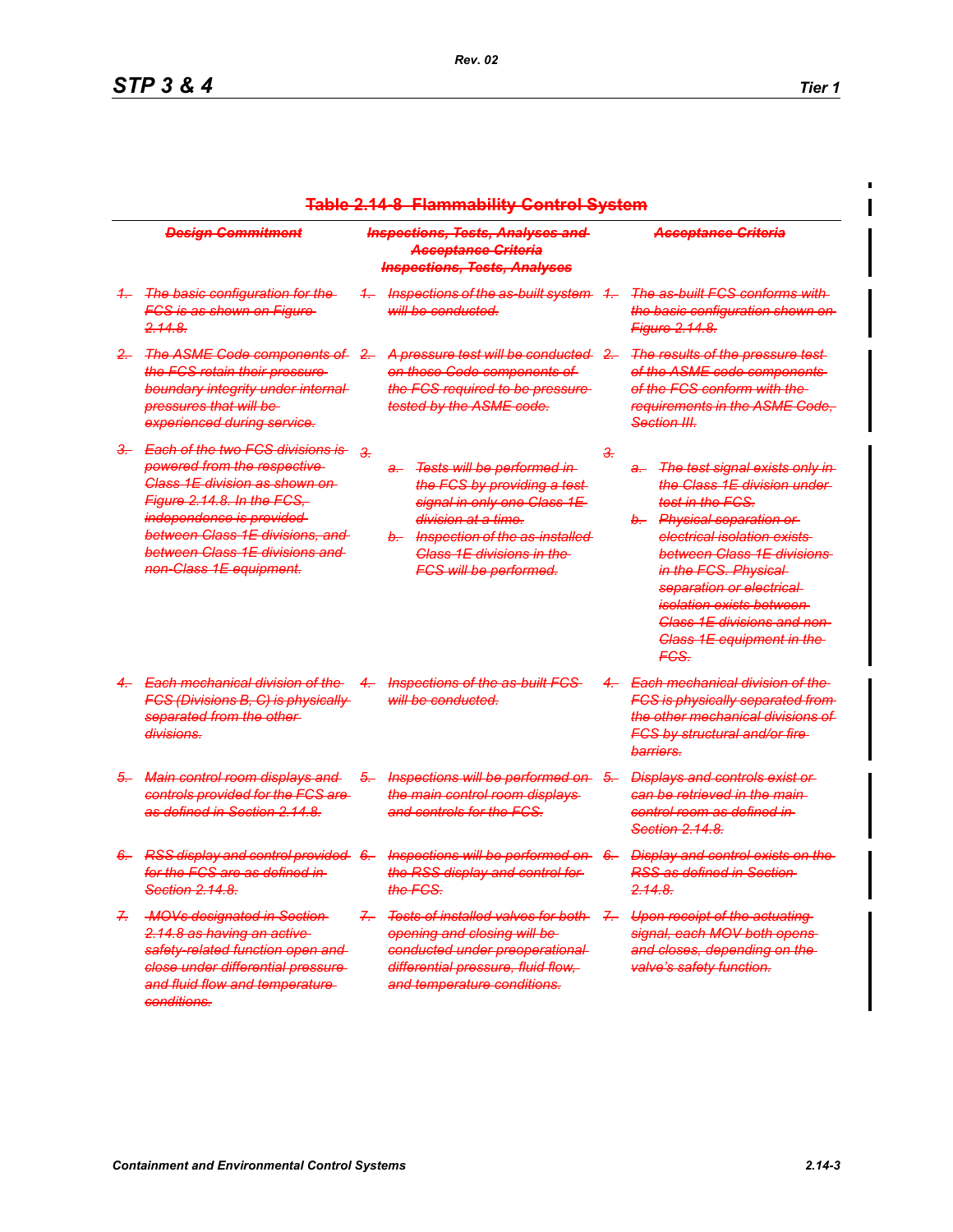#### **Table 2.14-8 Flammability Control System**

- *8. CVs designated in Section 2.14.8 8. Tests of installed valves for both as having an active safetyrelated function open and close under system pressure, fluid flow, and temperature conditions.*
- *9. The pneumatic valves shown on 9. Tests will be conducted on the Figure 2.14.8 fail close in the event of loss of pneumatic pressure or loss of electrical power to the valve actuating solenoid.*
- *opening and closing will be conducted under preoperational system pressure, fluid flow, and temperature conditions.*
	- *as-built FCS pneumatic valves.*
- *8. Based on the direction of the differential pressure across the valve, each CV opens or closes depending upon the valve's safety functions.*

*9. The pneumatic valves shown on Figure 2.14.8 fail close in the event of loss of pneumatic pressure or loss of electrical power to the valve actuating solenoid.*